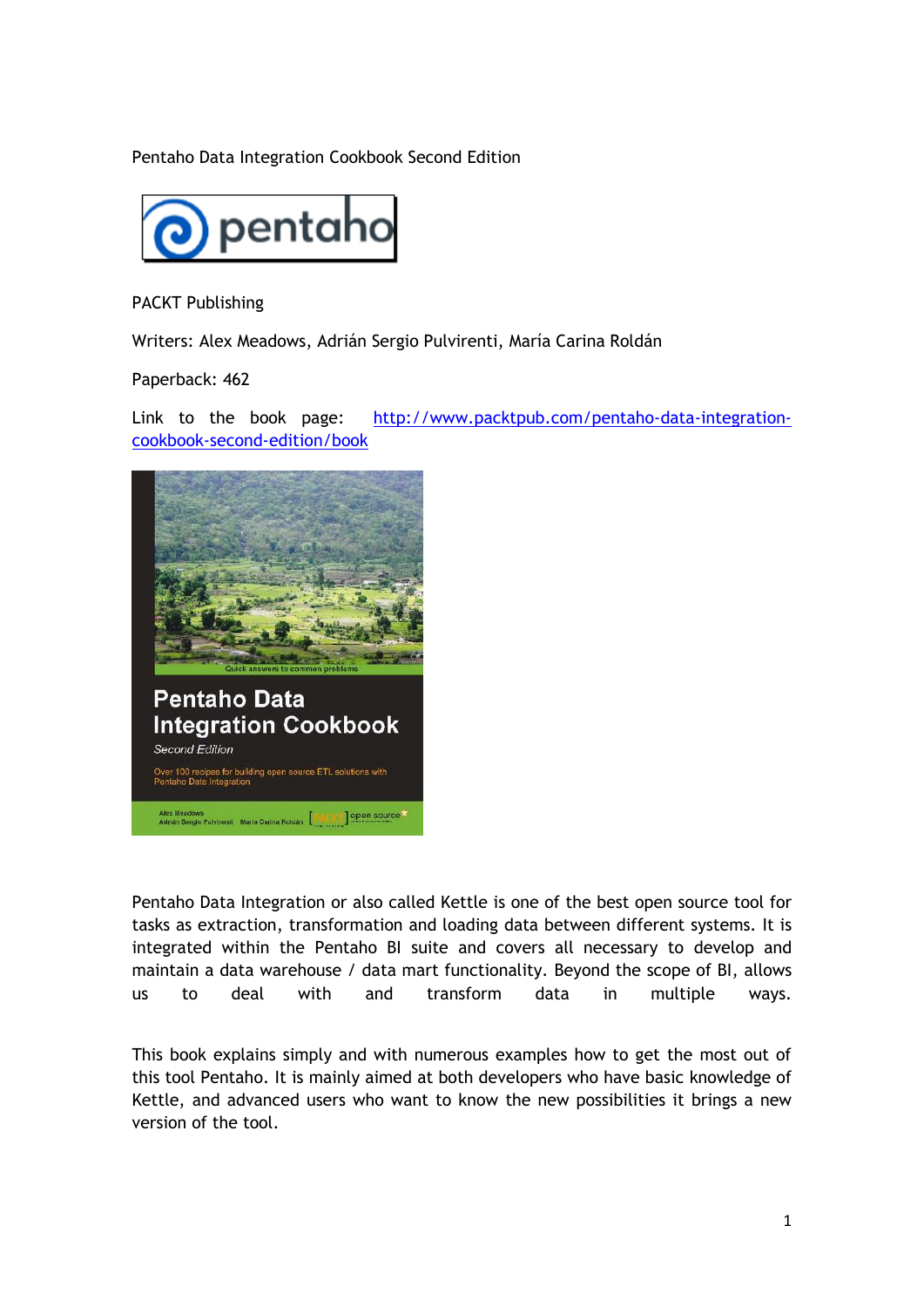Some years ago, about 2011, one first edition was published with a lot of useful recipes: <http://www.packtpub.com/pentaho-data-integration-4-cookbook/book>



As a general recommendation and for all chapters, I would add a new tip called such "advance trick" where reference is made to some more advanced features. It will always be useful for the user to keep in mind if you handle this case in the future.

## \* Chapter 1: Working with Databases

This chapter mentions the simplest thing we can do with Kettle: read data from a database. We have 15 recipes, from how to establish a simple connection to database with JDBC or JNDI to more advance recipes like how to build dynamic SQL query options.

|                                                         | <b>Database Connection</b>                                                                                                                                                                                                                                                |                          |                                                                                                                                                                              | $\boldsymbol{\times}$ |
|---------------------------------------------------------|---------------------------------------------------------------------------------------------------------------------------------------------------------------------------------------------------------------------------------------------------------------------------|--------------------------|------------------------------------------------------------------------------------------------------------------------------------------------------------------------------|-----------------------|
| General<br>Advanced<br>Options<br>Pooling<br>Clustering | <b>Connection Name:</b><br>sampledata mysql<br>Connection Type:<br>Informix<br>Ingres<br>Ingres VectorWise<br>Intersystems Cache<br>KingbaseES<br>LucidDB<br><b>MS Access</b><br>MS SQL Server<br>MS SQL Server (Native)<br>MaxDB (SAP DB)<br>MonetDB<br>MySQL<br>Access: | $\overline{\phantom{a}}$ | -Settings-<br>Host Name:<br>localhost<br>Database Name:<br>sampledata<br>Port Number:<br>3306<br>User Name:<br>root<br>Password:<br>+++++++<br>☑ Use Result Streaming Cursor | Ф<br>Ð<br>I ¢         |
|                                                         | Native (JDBC)<br>ODPC                                                                                                                                                                                                                                                     |                          |                                                                                                                                                                              |                       |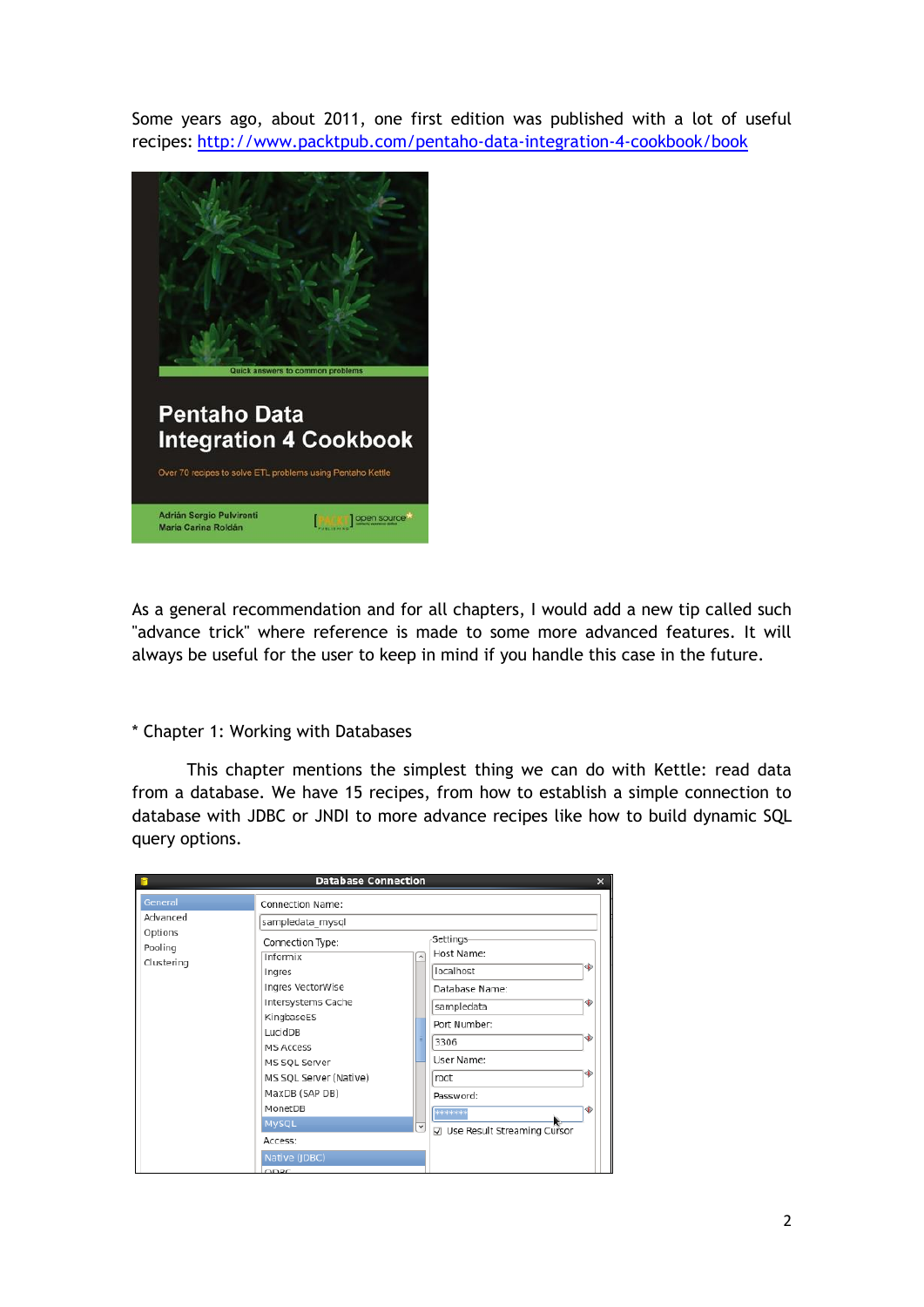\*Chapter 2: Reading and Writing Files

When we work using PDI, the data source can be very different. In this chapter we have 14 recipes. We will see how to collect and write data in different files .Very interesting recipe that tells how to read data from an instance of Amazon Web Services Services S3.



Knowledge of regular expressions is essential to get the most out of this chapter.

\*Chapter 3: Working with Big Data and Cloud Sources

Currently, when we are implementing a data warehouse, we have new possibilities. Depending on the problem to be modeled, we can make use of NOSQL or cloud services like SalesForce. In this chapter we have 8 recipes on how to get / load data using such technologies.

For those wanting to delve deeper into the world of Big Data and Pentaho, the following book is recommended [http://www.packtpub.com/pentaho-for-big-data](http://www.packtpub.com/pentaho-for-big-data-analytics/book)[analytics/book](http://www.packtpub.com/pentaho-for-big-data-analytics/book)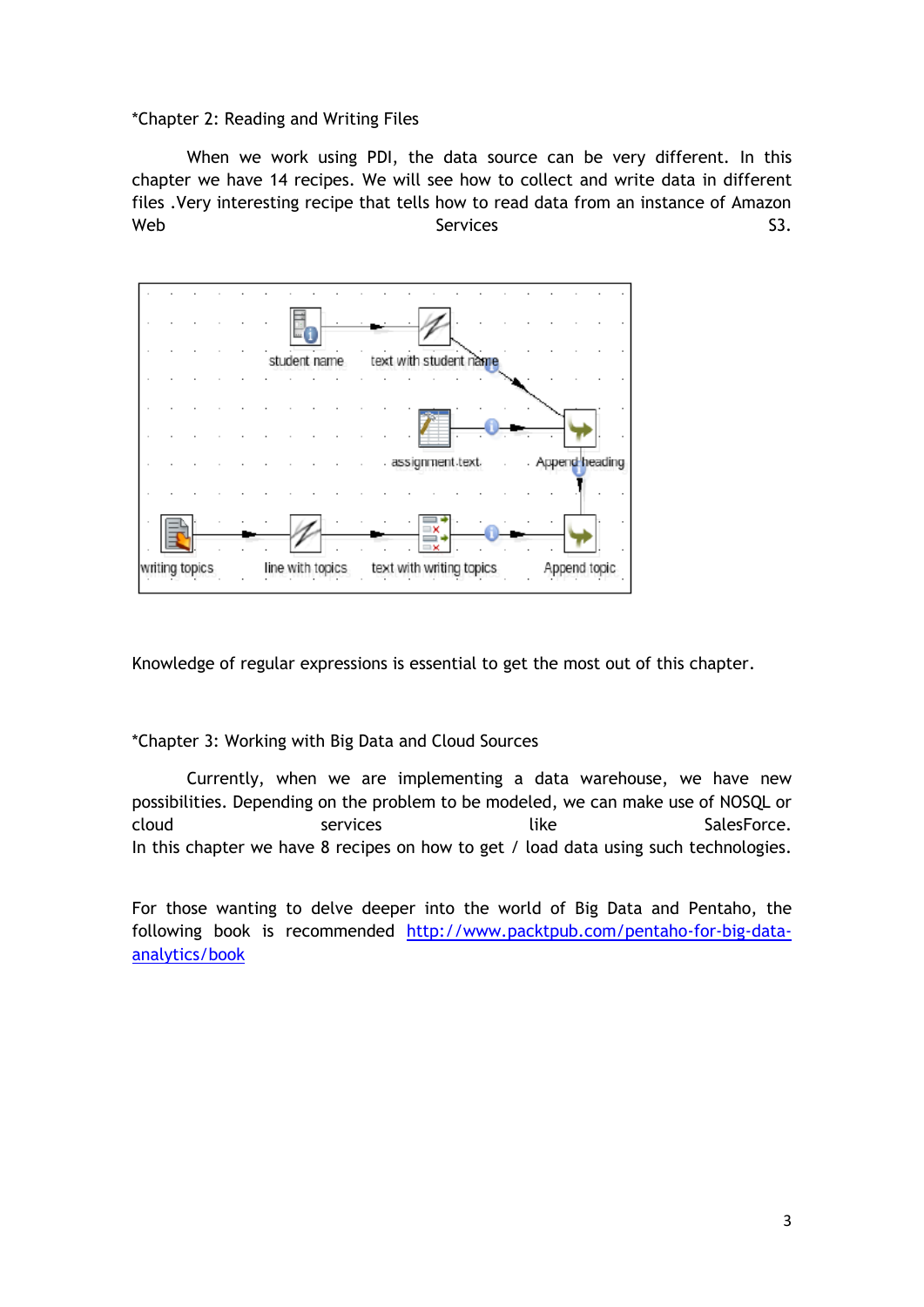

\*Chapter 4: Manipulating XML Structures

It is very common to find XML files. In this chapter, we have 10 recipes, from reading a single file to validate the contents against a DTD or an XSD schema definition. Generating XML files and reading from an RSS feed generation is also discussed.



\*Chapter 5: File Management

This may be the most interesting chapter to IT staff profiles as systems management. We found 9 recipes that tell how to upload / download files, compare the contents of these, create ZIP files or encrypted files.

Also, as some previous chapter, knowledge of regular expressions will be critical to get the most out of this chapter.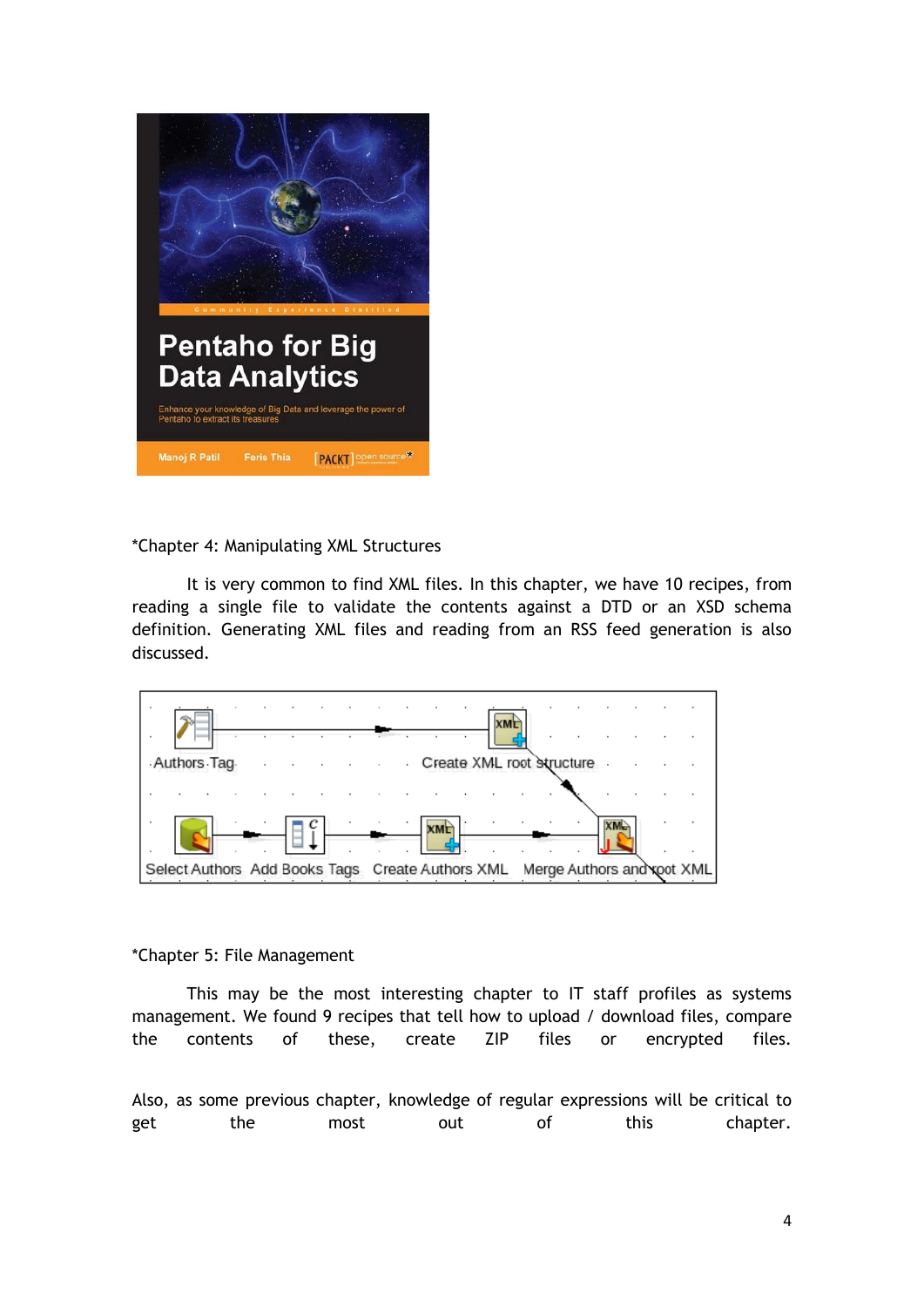\*Chapter 6: Looking for Data

In this chapter we find in 8 recipes and based on various criteria how we can get data from a database, files or web services using PDI.



\*Chapter 7: Understanding and Optimizing Data Flows

When we are dealing with data streams, it is common that we find the problem to synchronize that. In this chapter we have 12 recipes to synchronize or redirect our data flows.



\*Chapter 8: Executing and Re-using Jobs and Transformations

On PDI tool there are 2 ways of structuring our action sequence: jobs and transformations. In this chapter we have 9 recipes to deal with transformations considering parameters and for certain cases.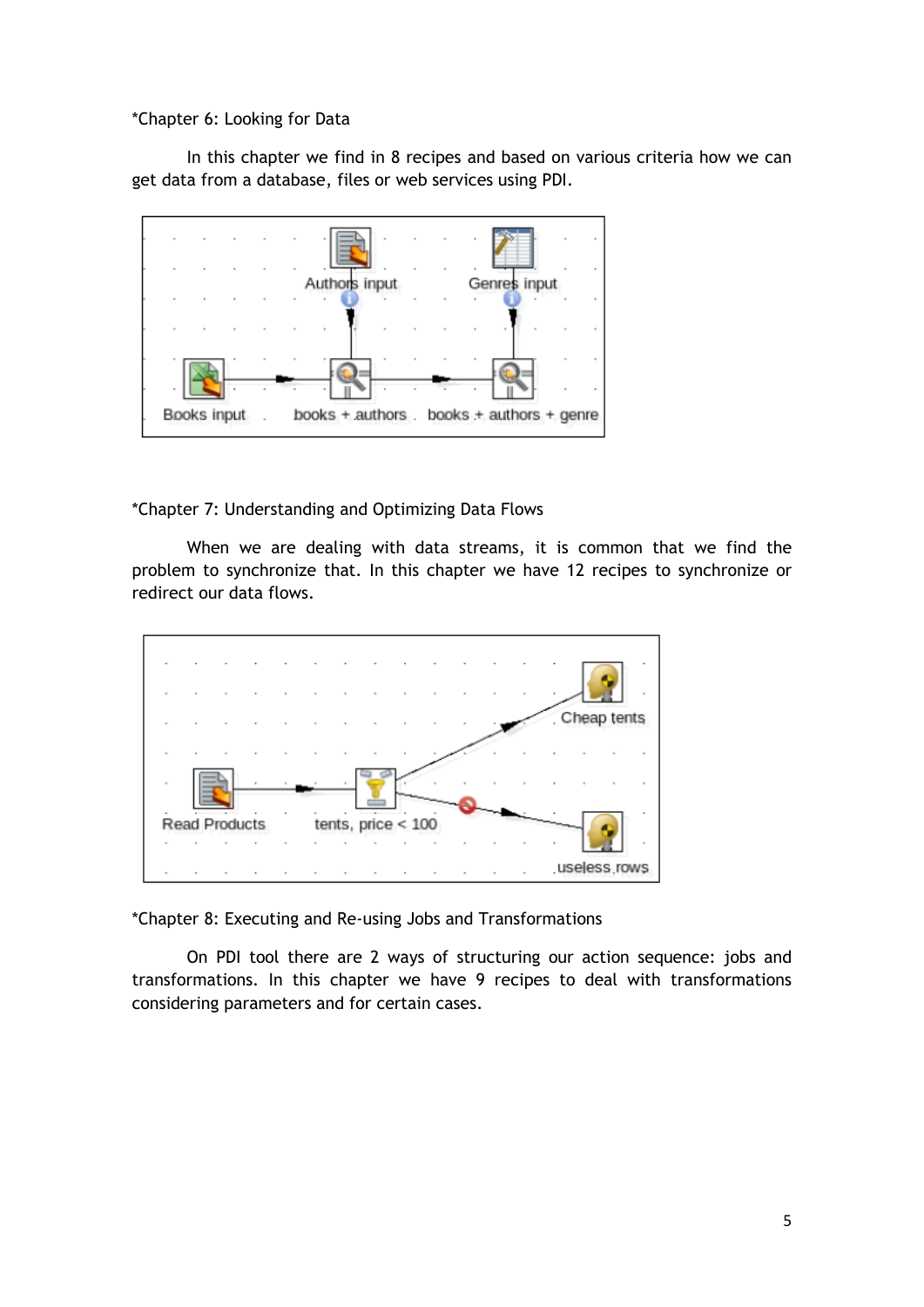\*Chapter 9: Integrating Kettle and the Pentaho Suite

In my opinion, I find this chapter as the most interesting. It allows you to extract the full potential of Pentaho integrating PDI with the different elements of the suite.

The chapter consists of 6 recipes among which are how to create a report using Pentaho PDI, or how to populate a dashboard created with CDE and using PDI.

In addition to knowledge of PDI, to follow this chapter successfully is required a minimum knowledge of the Pentaho suite, the Design Studio tool and CTools of WebDetails also are recommended<http://www.webdetails.pt/ctools.html>



\*Chapter 10: Getting the Most Out of Kettle

This chapter contains a variety of recipes that do not fit in any of the other chapters. Specifically, there are 9 recipes, from sending mails with attachments files, processing JSON and one interested recipe for tunning about transformations and jobs.

\*Chapter 11: Utilizing Visualization Tools in Kettle

In this chapter there are 4 recipes. One is about adding more functionality to PDI, adding plugins from the MarketPlace . As responsible for maintaining the plugin to extract / load data into CiviCRM using PDI, I can not let pass the opportunity to mention that:

- <https://civicrm.org/blogs/capo/new-tool-civicrm-data-integration>
- <https://github.com/amnesty/civicrm-data-integration>